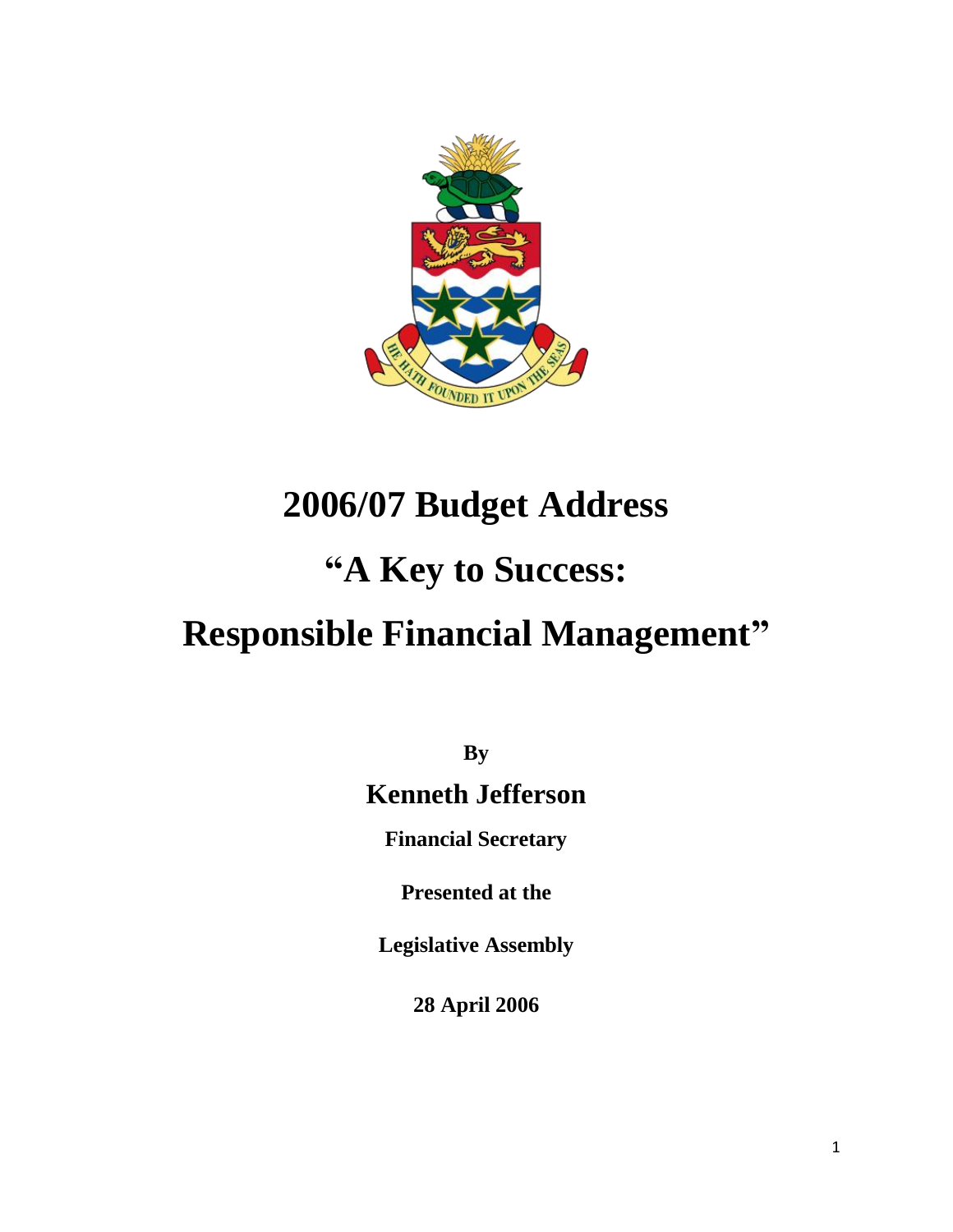## **Part 1: Introduction**

Madam Speaker, on behalf of the Government of the Cayman Islands, I rise to present the Budget for the 2006/7 financial year that encompasses the 12-month period from 1st July 2006 to 30th June 2007.

The Government of the Cayman Islands is determined to succeed in its efforts to achieve the 11 broad outcome goals specified in the 2006/7 Strategic Policy Statement, or SPS for short, which was approved by the Legislative Assembly on 30th November 2005.

On a national level, when success is achieved, it is evident in many facets. Success is achieved by a government when, among other things, it:

- educates its population well;
- provides its citizens with a good health-care system and proper health-care facilities;
- creates the conditions under which its economy can flourish thereby providing an opportunity for its citizens to enjoy a good standard of living;
- protects its citizens from crime; and
- preserves the environment.

Madam Speaker, these five outcomes are included in the SPS.

With limited resources at its disposal, in order to achieve success, Government must be responsible in the use of those resources. Fiscal responsibility by Government is therefore key to achieving success. I have therefore themed my Budget Address for Government's financial year that will end on 30th June 2007: "A Key to Success: Responsible Financial Management".

The Honourable Leader of Government Business in his contribution will detail the key policy actions that the Government will pursue in the 2006/7 financial year to achieve Government's 11 broad outcome goals set-out in its SPS.

The 2006/7 Budget is based on responsible financial management.

It is a Budget that will allow the Government to achieve its goals.

It is a Budget that builds a solid foundation for the future of the Cayman Islands.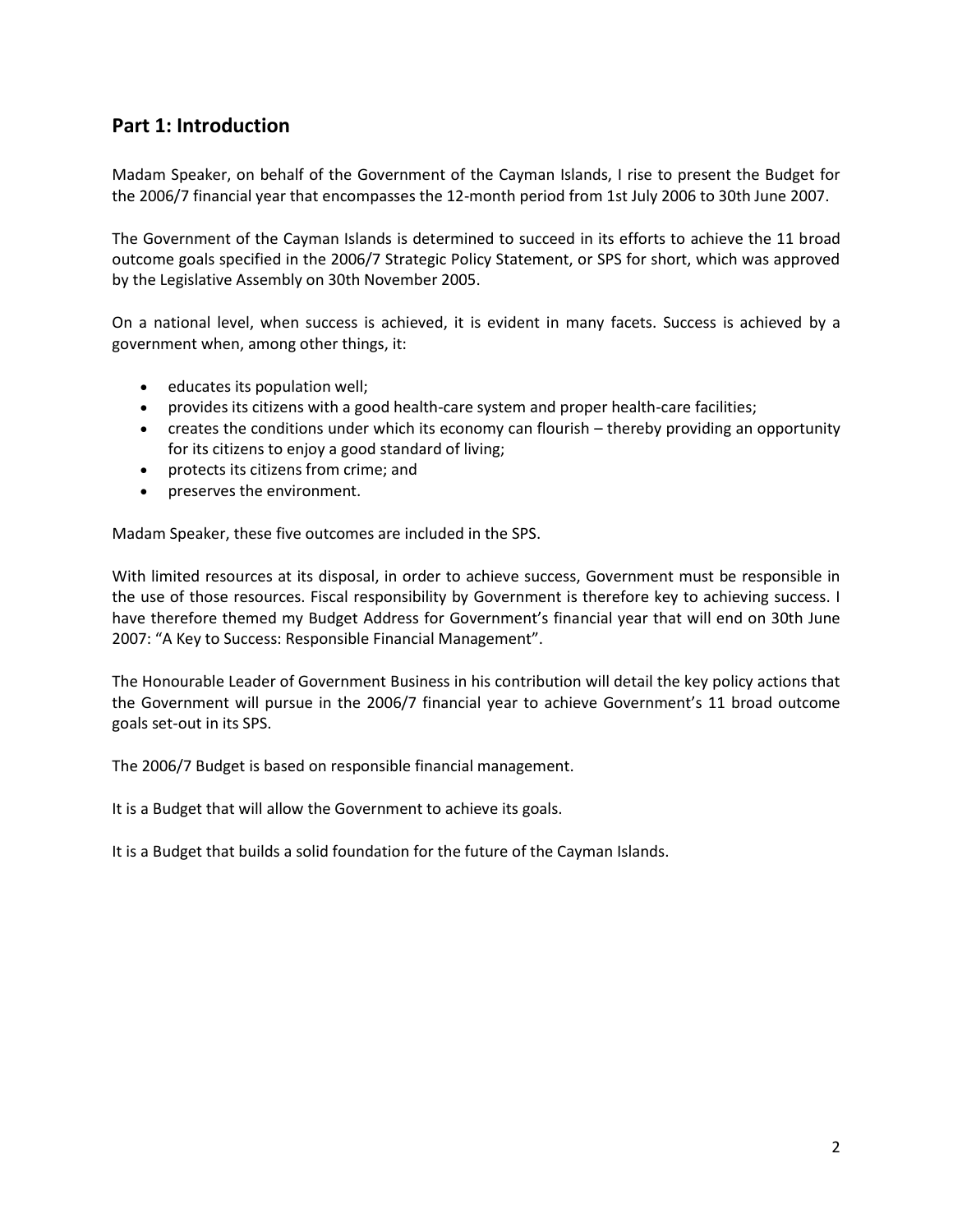### **Part 2: The Economic Outlook**

Madam Speaker, the Government recognises that success in the economy is the outcome of making sound decisions that are informed by reliable data. In order to assist in its decision-making processes, private sector entities therefore expect Government to provide forecast macroeconomic data as to the likely performance of the economy in the coming year.

The 2006/7 economic outlook for the Cayman Islands is bright and the economy is expected to experience strong growth in all sectors.

Current macroeconomic forecasts indicate that the Cayman Islands' economy will grow by 3.6% during the 2006/7 financial year. Inflation is forecast to be 3% and unemployment 3.8%. The variance between these forecasts and those stated in the Strategic Policy Statement for 2006/7 is negligible. The forecasts that I have just outlined are applicable to a 1st July to 30th June period. Since many entities have a financial year that ends on 31st December, they will be better able to relate to information presented on a calendar year basis. Therefore, for the year to 31st December 2006: the economy is expected to grow by 4.2%; inflation is forecast to be 3% and unemployment 3.9%.

#### **An Overview of Financial Statement Forecasts**

Madam Speaker, let me now turn to the financial statement forecasts that are included in the Annual Plan and Estimates. I will focus on the Core Government figures.

The financial statements in the Annual Plan and Estimates start at page 298.

The key measure of Government's performance is the difference between its Operating Revenues and Operating Expenses. A surplus exists if Operating Revenues exceed Operating Expenses.

The financial statements indicate a forecast *surplus* of \$32.5 million for the 2006/7 year. This surplus is forecast even after budgeting \$2.0 million of Extraordinary Expenditure to provide Hurricane Ivan relief assistance.

The surplus is calculated by subtracting total Operating Expenses of \$395.0 million, \$12.6 million of Interest and financing expenses and \$2.0 million of Extraordinary Items from the forecast Operating Revenue of \$442.1 million.

Overall, Operating Revenue is forecast to be approximately 16.3% higher than the 2005/6 forecast, while total Operating Expenses are forecasted to increase to \$395.0 million, from \$366.7 million. New revenue measures of \$23.3 million account for 38% of the increase over the revenue forecast for 2005/6. This increase of \$23.3 million of new revenue measures affects the following income classifications: domestic levies  $-$  \$12.0 million; property levies  $-$  \$7.2 million; and sale of goods and services – \$4.1 million.

Total Operating Expenditure shows an increase of 8% over the 2005/6 forecast. The cost of personnel, supplies and consumables accounts for approximately 72% of total Operating Expenses. During 2006/7, this cost is expected to increase by 9% when compared to the 2005/6 forecast. This 9% movement is consistent with the latest award of a 4.8% cost of living increase paid to Civil Servants and, the general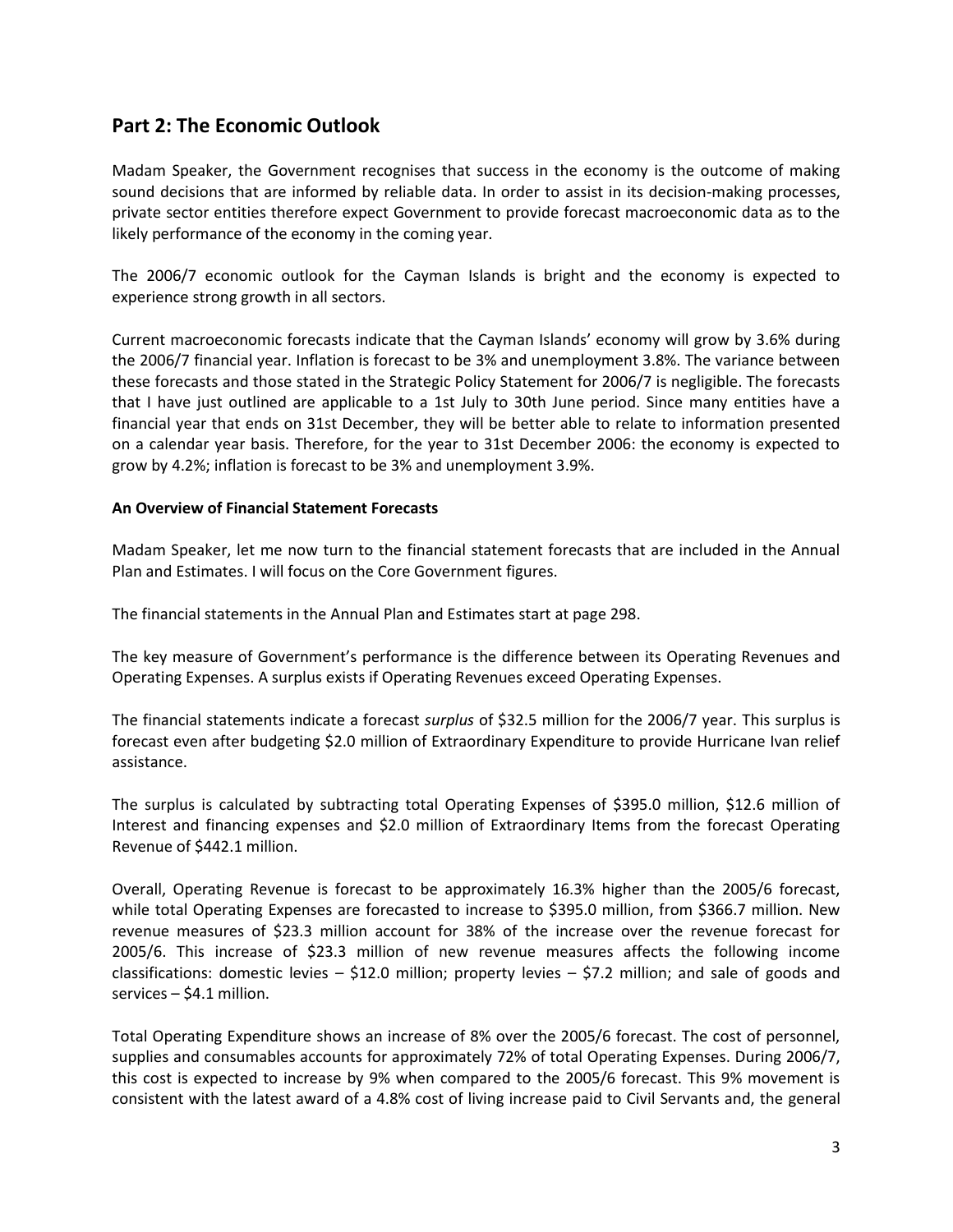increase in price levels.

Included in the total Operating Expenses figure of \$395.0 million is the net loss of Statutory Authorities and Government Companies. This net loss is forecast to be \$0.8 million, a significant reduction from the \$4.2 million estimated for the 2005/6 financial year. Such an improvement is a reflection of the Government's commitment to ensuring that, in aggregate, the public authority sector achieves a breakeven position at the earliest possible time.

Madam Speaker, in addition to the figures I have already mentioned, the operating forecasts include \$2.0 million of Extraordinary Expenditures. This item relates to Hurricane Ivan, and consists of housing and relief assistance to the needy. It was not expected that Hurricane Ivan-related expenses would have continued into 2006/7. Nonetheless, Government must be responsive to the needs of the Islands. It is anticipated that 2006/7 will be the last year for Hurricane Ivan-related expenses to appear in Government's annual budget.

The 2006/7 Strategic Policy Statement sets a surplus of \$24.5 million as a target. The financial statements in the Annual Plan and Estimates indicate that the forecast surplus for the 2006/7 financial year is \$32.5 million: it therefore exceeds the target set in the Strategic Policy Statement.

The Cash Flow Statement indicates \$115.1 million will be used for the purchase or development of Executive Assets and \$14.3 million for investments into Statutory Authorities and Government Companies is forecast to occur during the 2006/7 year.

#### **Executive Assets**

The Executive Assets included in the Budget are significant, not just in terms of their monetary value of \$115.1 million but also in terms of the impact they will have on the quality of life of residents.

Many of the Executive Assets included in the 2006/7 Budget are multi-year projects. It is therefore expected that they will appear in future budgets.

Provision has been made for \$48.6 million of new and improved education facilities. Such a significant level of expenditure is consistent with Government's third broad outcome goal of Improving Education and Training in the Cayman Islands.

The main education related Executive Assets to be undertaken during the 2006/7 financial year are:

- the construction of new high schools in Frank Sound and West Bay;
- the construction of a new high school on the existing John Gray High School site;
- the construction of a new George Town Primary School;
- the construction of new school halls at Cayman Brac High School and East End Primary School;
- the conversion of George Hicks High School into four smaller schools; and
- the expansion and improvement of public library facilities.

Government intends to start the construction of two office accommodation buildings during the 2006/7 financial year. A provision of \$11.9 million has been included in the budget for this purpose.

The 2006/7 budget also seeks the following appropriations for other Government facilities: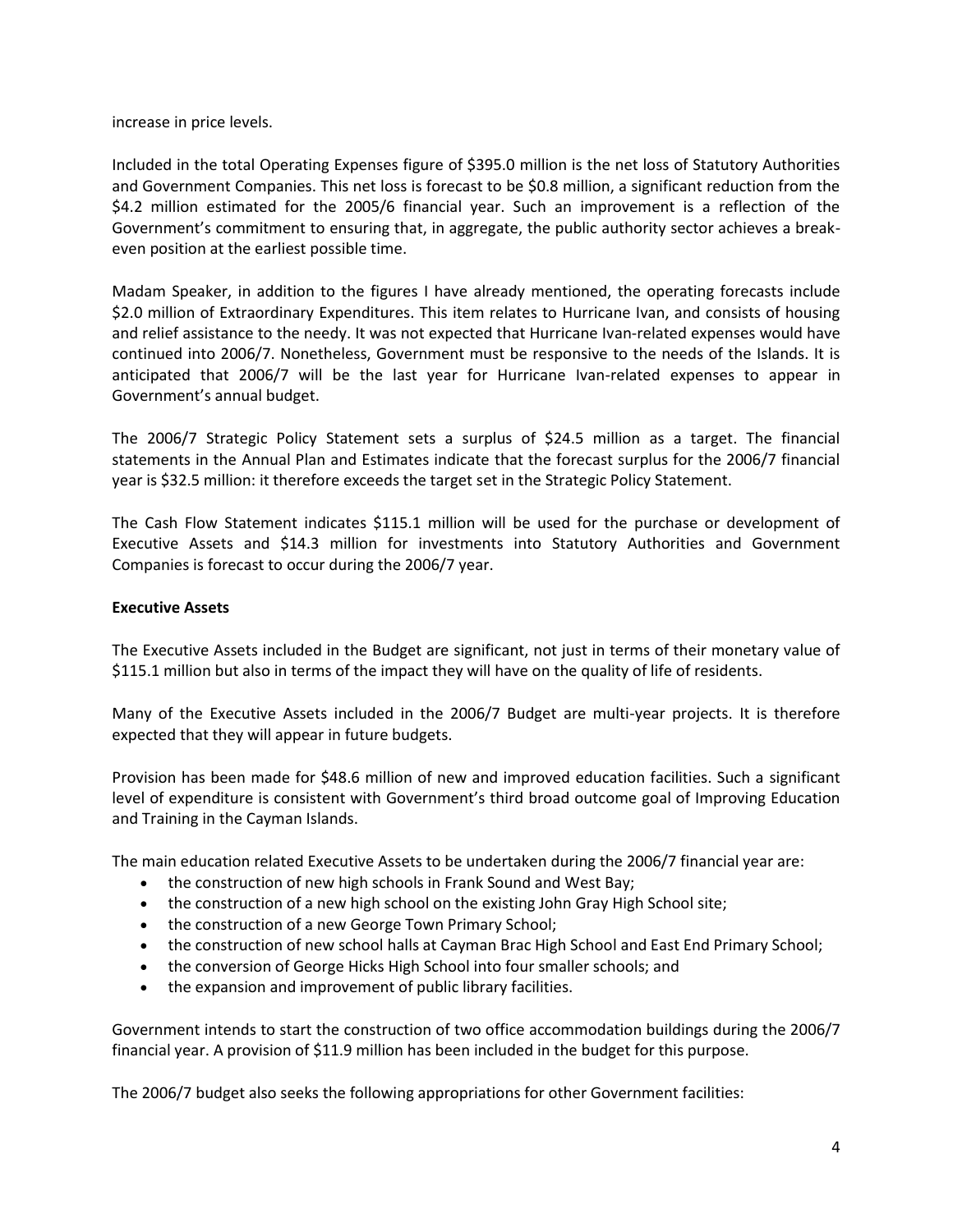- \$4.0 million for the new disaster-tolerant National Archive building;
- \$2.5 million for MRCU offices and the aircraft hangar;
- $\bullet$  \$2.0 million for the start of a new summary court building;
- \$1.7 million for the purchase of land and construction of an Emergency Services Centre in Bodden Town, which will include a new Fire Station;
- \$1.0 million to fund the construction of the new multi-purpose Civic Centre/Emergency Shelter in Bodden Town;
- \$1.25 million for the development of the Jimmy Powell Cricket Oval in West Bay;
- \$1.0 million for the new Cayman Brac Sports Centre; and
- \$0.25 million for a boxing gym at the Truman Bodden Sports Complex.

Road development projects continue to be an important part of the Government's capital development programme with a total of \$12.9 million being allocated for the continued development of the Islands' road network.

The main road projects that will be undertaken in 2006/7 are the continuation of the Esterley Tibbetts Highway and the start of the new East/West Arterial Highway connecting the Savannah-Newlands area to Prospect.

#### **Equity Investments**

Madam Speaker, one key component of the Government's medium term fiscal strategy is to seek improvement in the financial performance of Statutory Authorities and Government Companies.

While some success has been realised in this area over the past year, the Government recognises that there is a need for further investment in some of these agencies to ensure that they are adequately capitalised in order to fulfil their missions.

For the 2006/7 financial year, the Government will make the following investments into Statutory Authorities and Government Companies:

- A total of \$9.1 million into the Health Services Authority of which \$2.6 million is to enable the purchase of new medical equipment and \$6.5 million to cover its anticipated operating losses;
- \$3.0 million into the Cayman Islands National Insurance Company to replenish its capital base;
- \$0.8 million will be invested in the Tourism Attractions Board to allow for various improvements to Pedro St. James National Historic Site and Queen Elizabeth II Botanic Park. In addition, a portion of this investment is to allow the Tourism Attractions Board to assume responsibility for the Caribbean Development Bank loan obtained by the Government several years ago to fund the development of the Pedro St. James site;
- \$0.5 million will be injected into the Maritime Authority of the Cayman Islands as part of a three-year plan to capitalise the Authority to enable it to fulfil its business plans and objectives;
- \$0.2 million will be invested in the Children and Youth Services Foundation;
- \$0.3 million into the Sister Islands Affordable Housing Corporation to help fund the construction of homes on Cayman Brac;
- \$0.4 million will be invested in the National Housing and Community Development Trust.

The \$130.0 million of investing activities will be funded from three sources: 1) the introduction of revenue measures; 2) borrowings; and 3) the use of existing cash balances.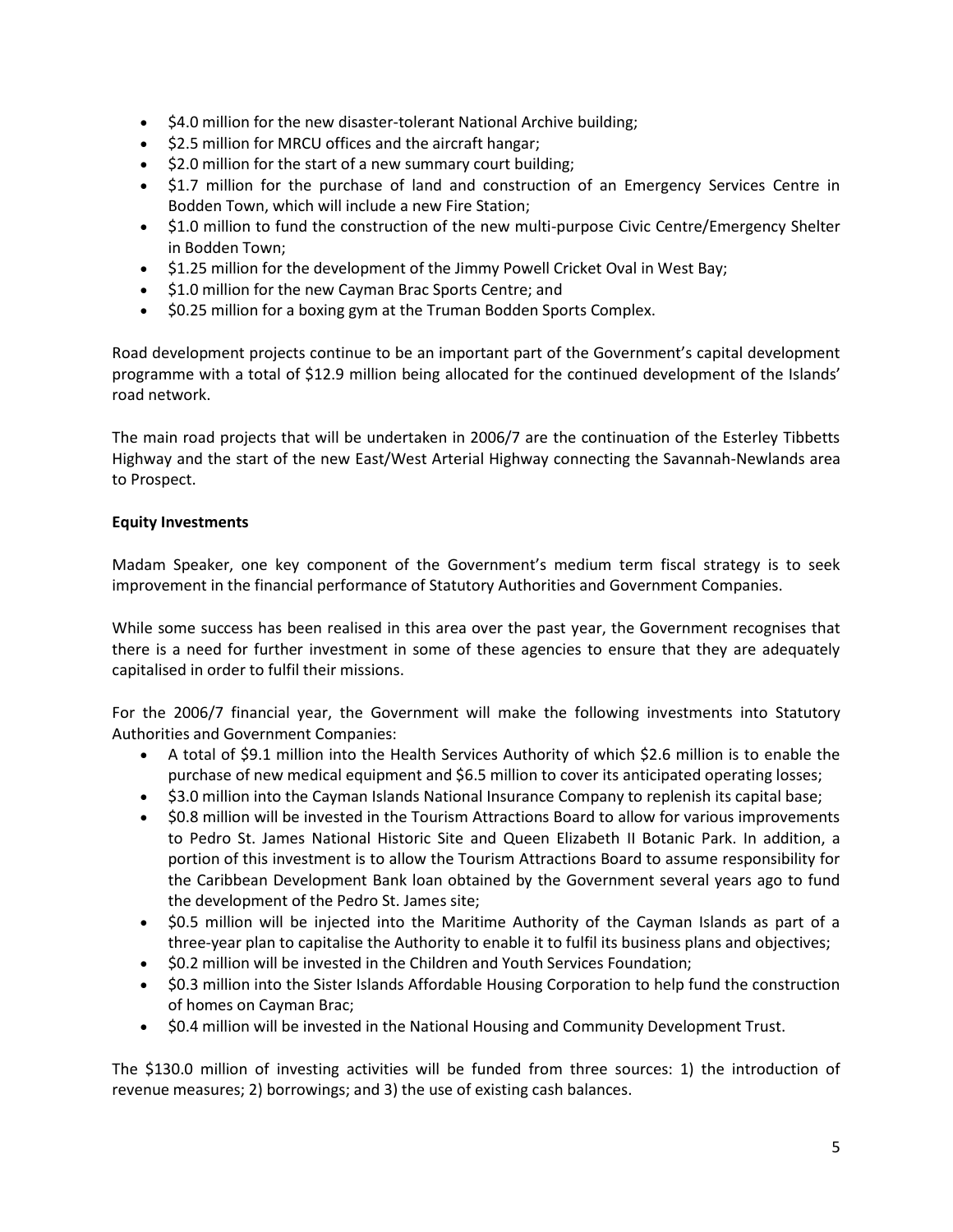### **Part 3: Proposed New Revenue Measures**

Madam Speaker, the sole purpose of the proposed new revenue measures is to assist in the funding of the important and necessary capital expenditure programme required in the Islands.

The 2006/7 Budget contains approximately \$23.3 million in new revenue measures to be implemented during the 2006/7 financial year.

When the Government presented the SPS to the Legislative Assembly last November, that Statement revealed that Government would need to implement new revenue measures in order to generate additional income to help fund new capital projects and new or expanded services.

At that time it was forecast that Government would have to raise \$25 million by new revenue measures in the 2006/7 year. However, the forecasts for the existing revenue sources have been better than expected – thereby reducing, albeit slightly, the need for the entire \$25 million in new measures in 2006/7.

In deciding what the new measures would be, the Government had the difficult task of identifying measures that would minimise the impact on the average citizen while at the same time not acting as a deterrent or impediment to the corporate sector.

The Government conducted wide consultation with many private sector associations. Many of the revenue measures being put forward by the Government were recommended by those associations.

The principal new revenue measures included in the Budget are as follows:

- Stamp Duty on Land Transfers
- **•** Immigration Fees
- Local Companies Control Licences
- Postal Rates
- Building Permit and Infrastructure Fund Fees
- General Registry Fees
- Tax Undertaking Certificates
- Other Financial Services Fees
- **•** Practising and Operational Licence Fees
- Other Fee Increases
- Borrowings
- Compliance with Strategic Policy Statement and Principles of Responsible Financial Management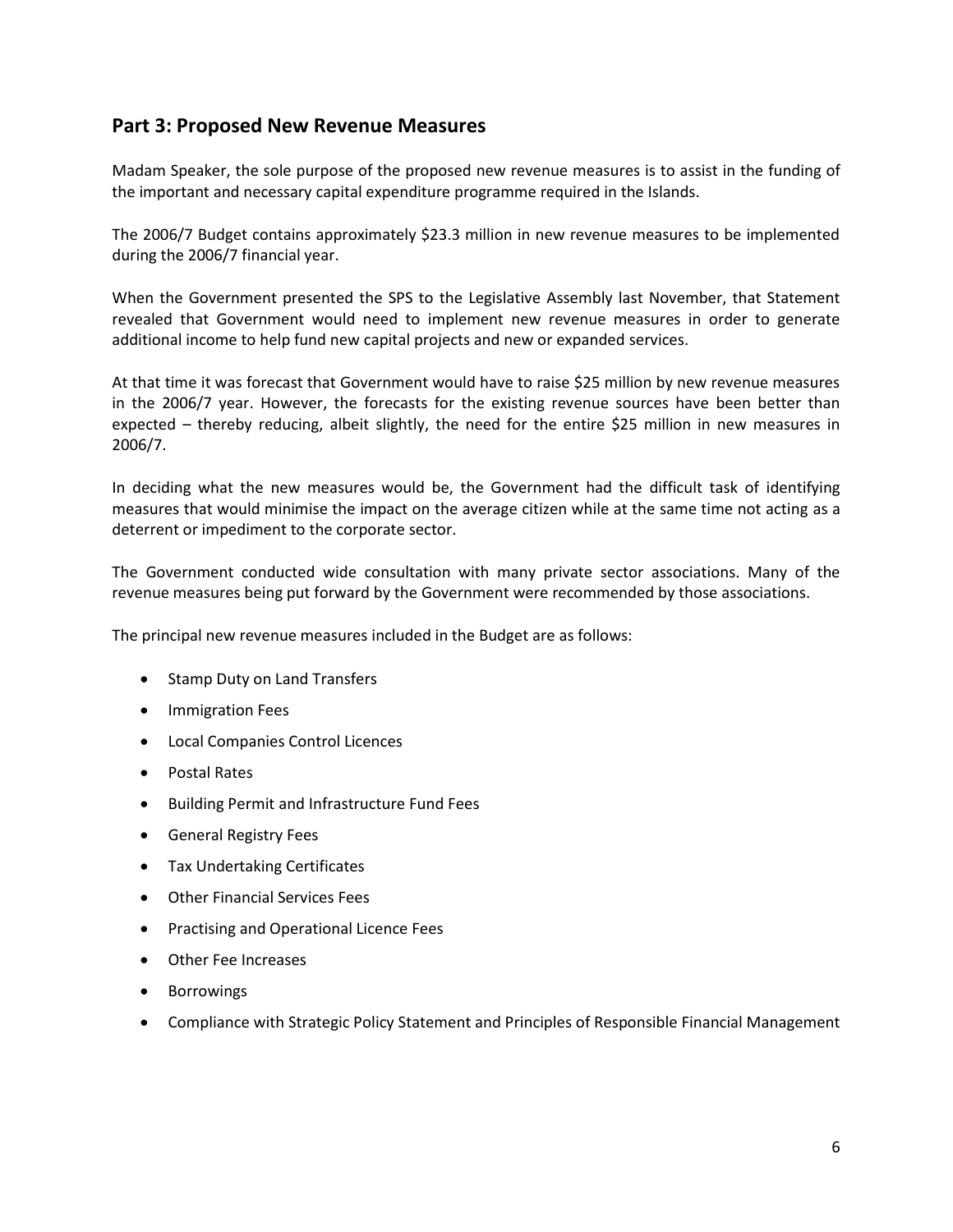#### **Stamp Duty on Land Transfers**

The current regime of a 5% rate charged on all land transfers was implemented in an effort to stimulate the economy after the September 11th, 2001 terrorist attacks in America.

This uniform rate is to be replaced with a tiered-rate structure.

Honourable Members will recall that certain parcels of property along the West Bay Road corridor and certain parts of George Town previously attracted a stamp duty rate of 9%. The Government intends to increase the present rate of 5% in those areas to 7½%. Elsewhere in the Islands the current rate of 5% will be increased to 6%.

The Government has decided to seek the introduction of a special rate of 4% stamp duty in respect of property bought by Caymanians. However, this special rate of 4% for Caymanians will not apply to those particular parcels of land along the West Bay Road corridor and certain parts of George Town that previously attracted a 9% rate. Caymanians purchasing property in those areas will be required to pay a 7½% stamp duty rate.

In addition to the special 4% rate for Caymanians, further concessions are to be offered to Caymanians acquiring property for the first time – as previously announced by Government. The regime that will operate in respect of Caymanians acquiring property for the first time is as follows:

- The present limit of \$35,000 for the purchase of undeveloped land will be increased to \$50,000 and the applicable rate of duty on such transactions will be zero percent;
- If the land that is acquired has a value in excess of \$50,000 but does not exceed \$75,000, the applicable rate of duty will be 2%;
- If the land purchased exceeds \$75,000, a Caymanian acquiring such property for the first time will pay a 4% duty rate;
- The present limit of \$150,000 applicable to the purchase of property that includes a residential building shall be increased to \$200,000. The relevant rate of duty on such transactions will be zero percent;
- If the value of the property purchased exceeds \$200,000 but does not exceed \$300,000 the applicable rate of duty will be 2%; and
- If the value of the property purchased exceeds \$300,000 the applicable rate of duty is 4%.

It is important to stress that the details just mentioned pertaining to property being acquired by Caymanians for the first time, do not apply to those areas along the West Bay Road corridor and certain parts of George Town that will attract a stamp duty rate of 7½%.

It is expected that these changes in the rates of Stamp Duty will generate a net additional revenue of \$6 million during the 2006/7 financial year.

#### **Immigration Fees**

Madam Speaker, the Government intends change the fee levels for various categories of work permits. Such changes are expected to generate an additional \$5.1 million during the year. Of this \$5.1 million, \$2.7 million is to be generated by increasing the fees for work permits in the Professional and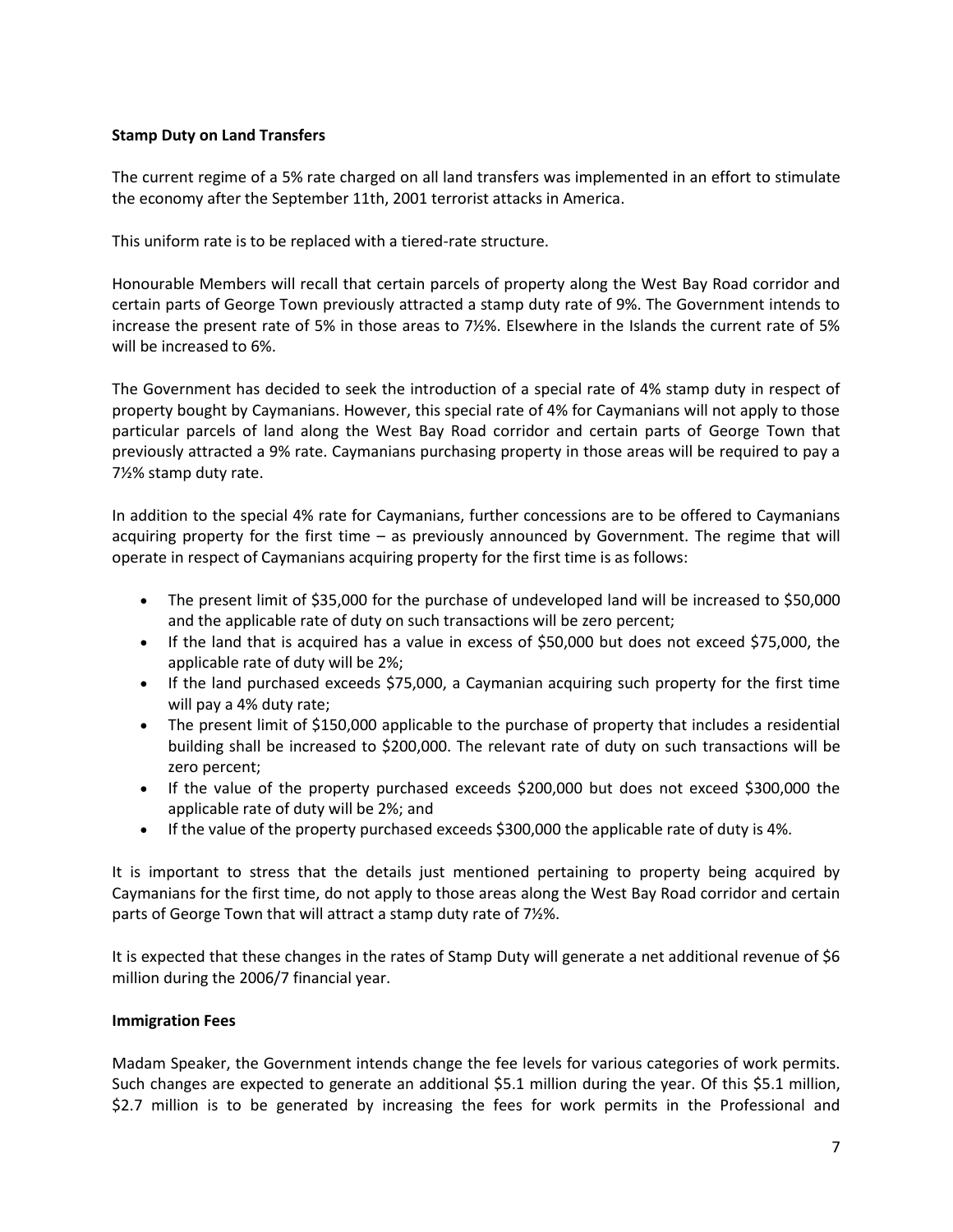Managerial category from \$4,070 to \$6,000. A further \$1.0 million is expected to be derived from increasing the fees in the Construction Skilled category from \$1,210 to \$1,500. It should be noted that these fees were last increased in 1998. Increases in other categories of work permits will account for an additional \$1.4 million in revenue. Work permit fees for employees in the General Domestic, Manual and Unskilled category will remain *unchanged* at \$150.

A \$75 processing fee will be introduced for all Trade and Business Licence applications and renewals. This is expected to produce a further \$0.6 million of revenue during 2006/7.

#### **Local Companies Control Licences**

The fees for Local Companies Control Licences have not been changed since 1972. The Government intends to increase these fees from \$200 to \$2,500 thereby achieving an additional \$0.4 million of revenue.

#### **Postal Rates**

Postal rates for local mail were last adjusted in 2001 and the Government proposes to increase the current rate from 15 cents to 25 cents.

International Postal rates were last adjusted in 1991. It is proposed that International Group 'A' mail rate increase from its present level of 30 cents to 75 cents; International Group 'B' mail rate will increase from 40 cents to 80 cents and, Group 'C' mail rate will increase from 60 cents to \$1. Additionally, postal rates for unaddressed mail, commonly known as flyers, will increase from 7 cents to 15 cents.

These proposed changes reflect the cost of providing such services to the public. In totality, these adjustments to postal rates are expected to produce \$0.9 million in additional revenue during 2006/7.

#### **Building Permit and Infrastructure Fund Fees**

Madam Speaker, Building Permit and Infrastructure Fund Fees like the Stamp Duty rates were reduced as part of an economic stimulus package following the September 11th terrorist attacks in America. It is proposed that the existing rates be returned to their pre-September 11th 2001 levels. These changes are expected to generate an extra \$2.2 million during the 2006/7 financial year.

#### **General Registry Fees**

The new revenue measure package in respect of fees collected by General Registry calls for a range of fee increases for various services provided by that Department. These increases are expected to yield an additional \$4.2 million.

The most significant change relating to fees collected by General Registry pertains to the issuance of Certificates in respect of companies listed on the Companies Registry. The fee for obtaining a Certificate of Good Standing will increase from \$41 to \$82. This is expected to produce extra revenue of \$2.6 million in 2006/7.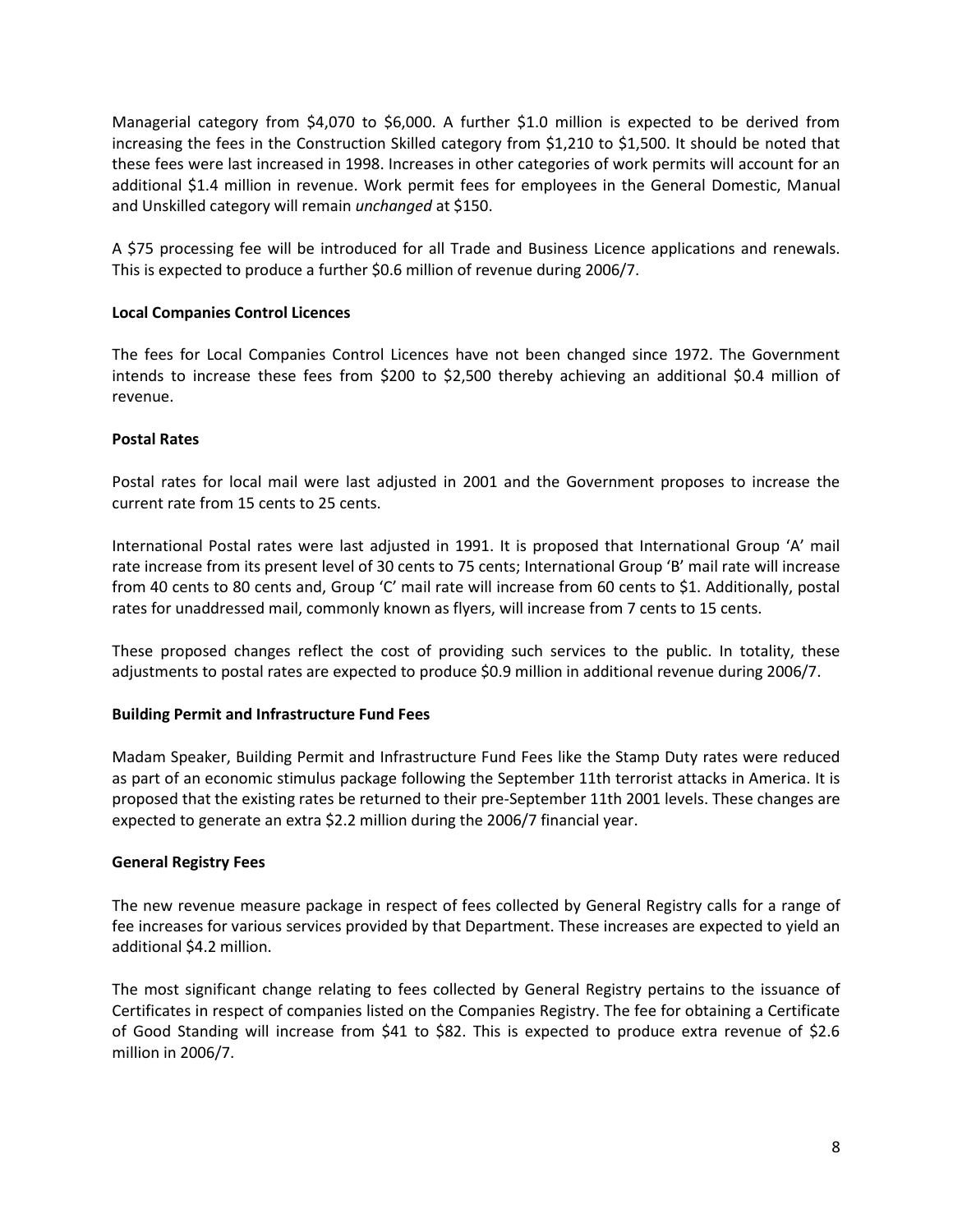It is important to emphasise that most of these changes were recommended by private sector associations.

Fees for the provision of copies of documents kept on file with the Companies Registry will also increase from \$41 to \$82 and this is expected to generate \$0.7 million of additional revenue. Annual fees for Exempted Trusts will be increased from \$100 to \$500 and this is expected to yield a further \$0.3 million during the 2006/7 financial year.

Various Certification and Document fees in respect of partnerships will be increased from \$50 to \$82. Such a proposed change is expected to produce \$0.3 million of additional revenue in 2006/7.

Changes to several other fees relating to services provided by the General Registry for Patent and Trade Mark Registrations, matters arising from the Public Recorder Law and the Births, Deaths and Marriages Registry are expected to provide an extra \$0.2 million in revenue.

#### **Tax Undertaking Certificates**

Tax Undertaking Certificates are often sought by Exempted Companies, Exempted Limited Partnerships and Exempted Trusts. Such certificates provide an undertaking by the Government that the requesting entities shall not be impacted by the remote possibility of future taxation being introduced in the Cayman Islands.

The certificates are valid for a maximum of 30 or 50 years. The fee for such undertaking certificates is currently \$150; this will increase to \$500 and will yield approximately \$2.1 million in additional revenue during the 2006/7 financial year. This revenue measure was recommended by private sector associations.

#### **Other Financial Services Fees**

The new revenue measures also incorporate increases to: Captive Insurance Licences; external Insurer Licences; Restricted and Unrestricted Trust licence application fees and the Annual Licence Fee for Restricted Trusts. These fee increases are expected to generate additional revenue of \$0.4 million during the 2006/7 financial year.

#### **Practising and Operational Licence Fees**

At present, law and accounting firms pay \$1,500 per lawyer or accountant. It is proposed that this fee be increased to \$2,000. This measure is expected to yield additional revenue of \$0.2 million.

Madam Speaker, a new schedule of fees is also proposed for Operational Licences for Law and Accounting firms. The new schedule takes into account the number of lawyers and accountants employed in their respective firms. It is proposed that the maximum licence fee be increased to \$400,000 for firms that have fifty one or more accountants or lawyers. The maximum licence fee, at present, is \$300,000. This measure is expected to produce additional revenue of \$0.3 million during the financial year 2006/7.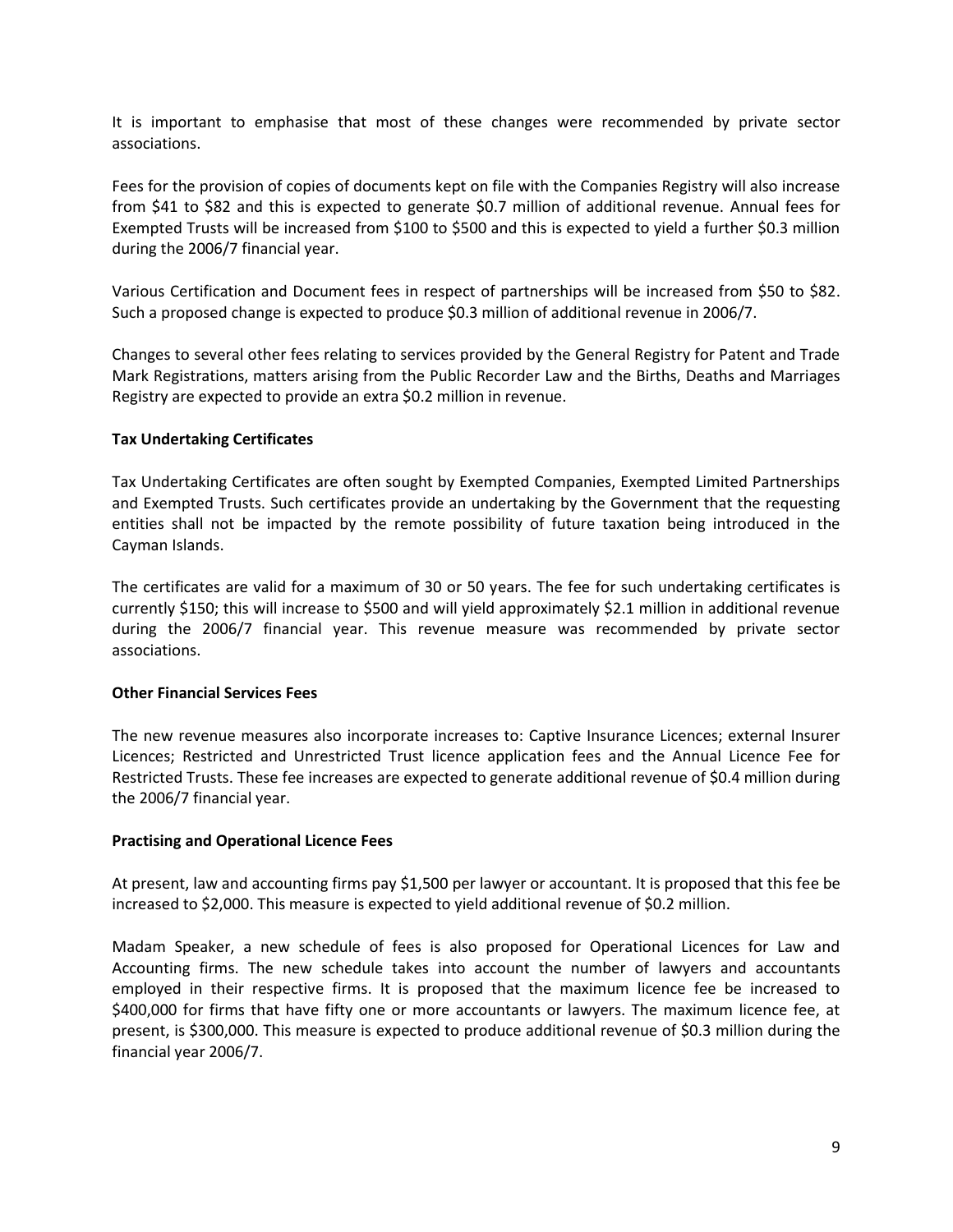#### **Other Fee Increases**

In addition to the increases that I have just outlined, the new revenue measure package also includes increased fees for Apostilles. The fee for Apostilles was last adjusted in 2001 and the Government proposes to increase this from \$50 to \$100, thereby achieving \$0.3 million of additional revenue. Increases to the fee charged at present for obtaining certificates for naturalisation and proof of nationality are expected to generate \$0.3 million of additional revenue during 2006/7.

Madam Speaker, it is important that I emphasize the following points in respect of the proposed new revenue measures:

- The revenue measures do not take effect until 1st July 2006 the start of the upcoming financial year;
- In many instances whilst the legislative changes required to effect such revenue measures will be in place by 1st July 2006, many of the enhanced revenue sources will crystallise on 1st January 2007;
- A detailed schedule of the proposed revenue measures is on hand and will be made available to Honourable Members;
- The sole purpose of the revenue measures is to assist the Government in carrying out the important and necessary Capital Expenditure programme required in the Islands; and
- Many of the significant proposed revenue measures were recommended by private sector associations.

#### **Borrowings**

The financial statements in the Annual Plan and Estimates indicate that the Government will seek an appropriation to borrow up to \$94.0 million in the 2006/7 financial year to assist in the financing of significant capital expenditures that I detailed earlier. Honourable Members will recall that the Strategic Policy Statement for the 2006/7 financial year envisaged a borrowing of \$89.0 million.

It would be hasty and unjustified to criticise the anticipated borrowing of an additional \$5.0 million over and above the borrowing of \$89.0 million shown in that Statement. Government has an appropriation to borrow \$63.0 million in the financial year that will end on 30th June 2006. To date, only \$24.0 million has been drawn down of the \$63.0 million borrowing ability.

The \$24.0 million was drawn down in November 2005 and Government does not anticipate the need to borrow any further amount in the year to 30th June 2006. The unused borrowing ability is therefore expected to be \$39.0 million in respect of the 2005/6 financial year. Since the \$63.0 million appropriation for 2005/6 was intended to assist in the financing of the capital expenditures during that year, coupled with the fact that a significant portion of those expenditures will not occur until the upcoming financial year, it is only fair and reasonable that the Government seeks to borrow, in 2006/7, a portion of the unused loan appropriation of \$39.0 million that is likely to exist at 30th June 2006. Government is only seeking to utilise \$5.0 million in the 2006/7 year of that \$39.0 million unused appropriation.

In listening to this Address, one might ask if there is a \$32.5 million surplus, why is there a need for \$23.3 million in new revenue measures?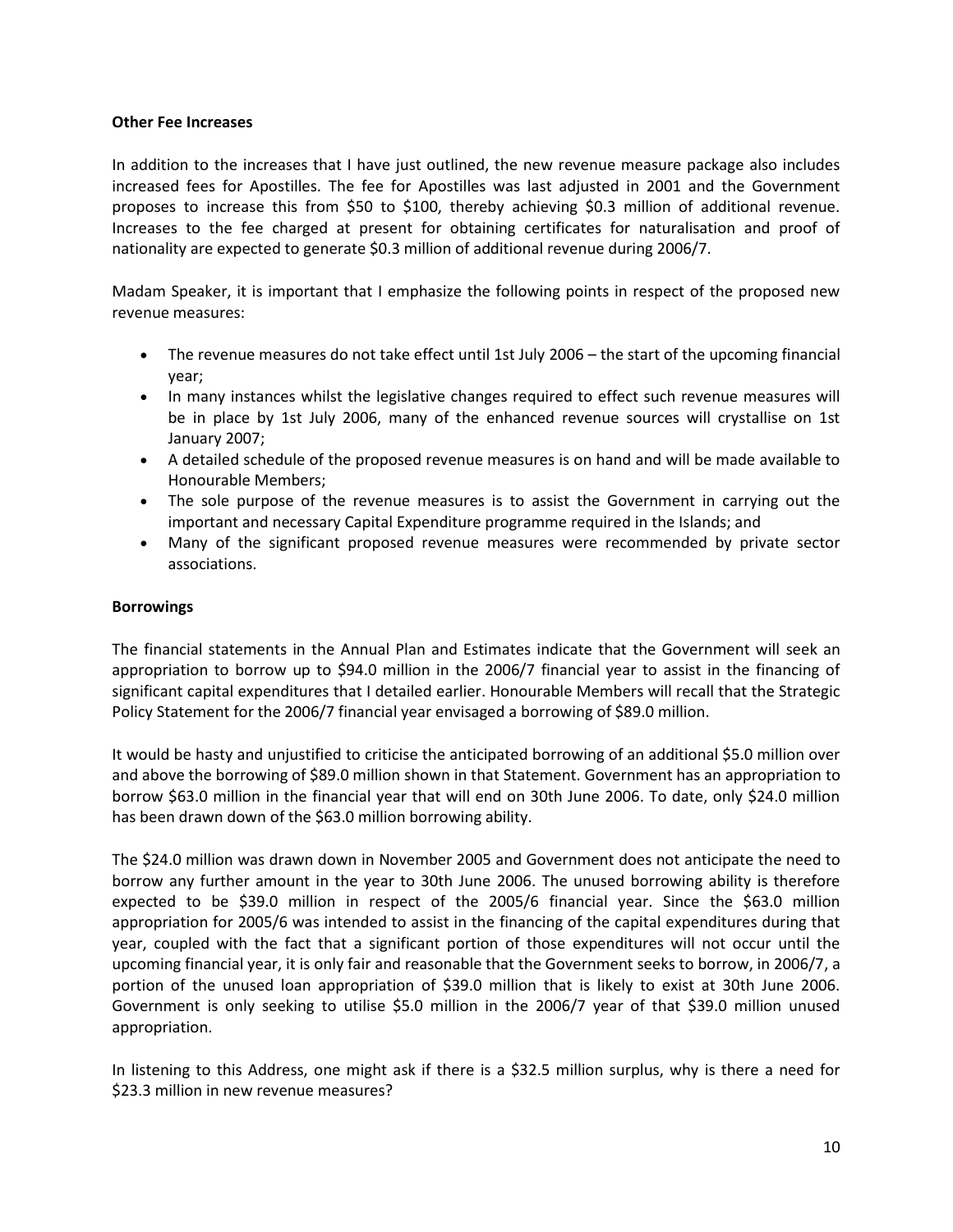First of all, the revenue measures form part of the projected \$32.5 million surplus. Therefore, if the \$23.3 million of revenue measures were excluded, the surplus would not be \$32.5 million. The \$32.5 million surplus and the \$23.3 million revenue measures package cannot be separated.

Secondly, this additional revenue is needed to partially fund the ongoing Capital Expenditure programme, providing for new schools, roads, new government office accommodations, sporting facilities, assets and facilities for enhanced policing, and other much needed Executive Assets.

Thirdly, Madam Speaker, upon completion of these facilities such as the schools, the projected 11% increase in Operating Expenses explains the need for additional revenue.

#### **Compliance with Strategic Policy Statement and Principles of Responsible Financial Management**

On a technical level there are two bases on which the 2006/7 Budget can be assessed: whether it complies with the Principles of Responsible Financial Management and whether it is consistent with the 2006/7 Strategic Policy Statement.

Madam Speaker, the financial forecasts fully comply with the Principles of Responsible Financial Management contained in Section 14 of the Public Management and Finance Law and are consistent with the Government's fiscal strategy outlined in the 2006/7 SPS.

The first Principle of Responsible Financial Management requires Government's revenues to exceed its operating expenses. The financial statements indicate a surplus of \$32.5 million and therefore there is full compliance with this Principle.

The second Principle requires that Government's Assets exceed its Liabilities. The financial statements indicate a forecast Net Worth of \$493.2 million at 30th June 2007 and there is compliance with the second Principle.

The third Principle requires that the Government's interest and other debt servicing expenses plus principal repayments of its borrowings, should not exceed 10% of its revenues. The Government's forecast debt servicing ratio for 2006/7 is 7.1% which complies with this Principle.

The fourth Principle requires that the existing balance of Government's borrowing, *plus* a risk-weighted portion of public authorities' debt that has been guaranteed by Government, *less* the Government's cash balances, should not exceed 80% of Government's revenue. This is referred to as the Net Debt Ratio. The forecast Net Debt Ratio for 2006/7 is 60%, which complies with this Principle.

The fifth Principle requires that Government's cash reserves should be maintained at a level equivalent to 60 days of expenditure in 2006/7. It is forecast that Government's cash reserves at 30th June 2007 will be equivalent to 62 days of expenditure. There is compliance with this Principle.

Madam Speaker, in November 2005, the Legislative Assembly granted approval for the 2006/7 Strategic Policy Statement to be the foundation for the 2006/7 Budget. It is therefore important to comment on the extent of compliance achieved in relation to that Statement.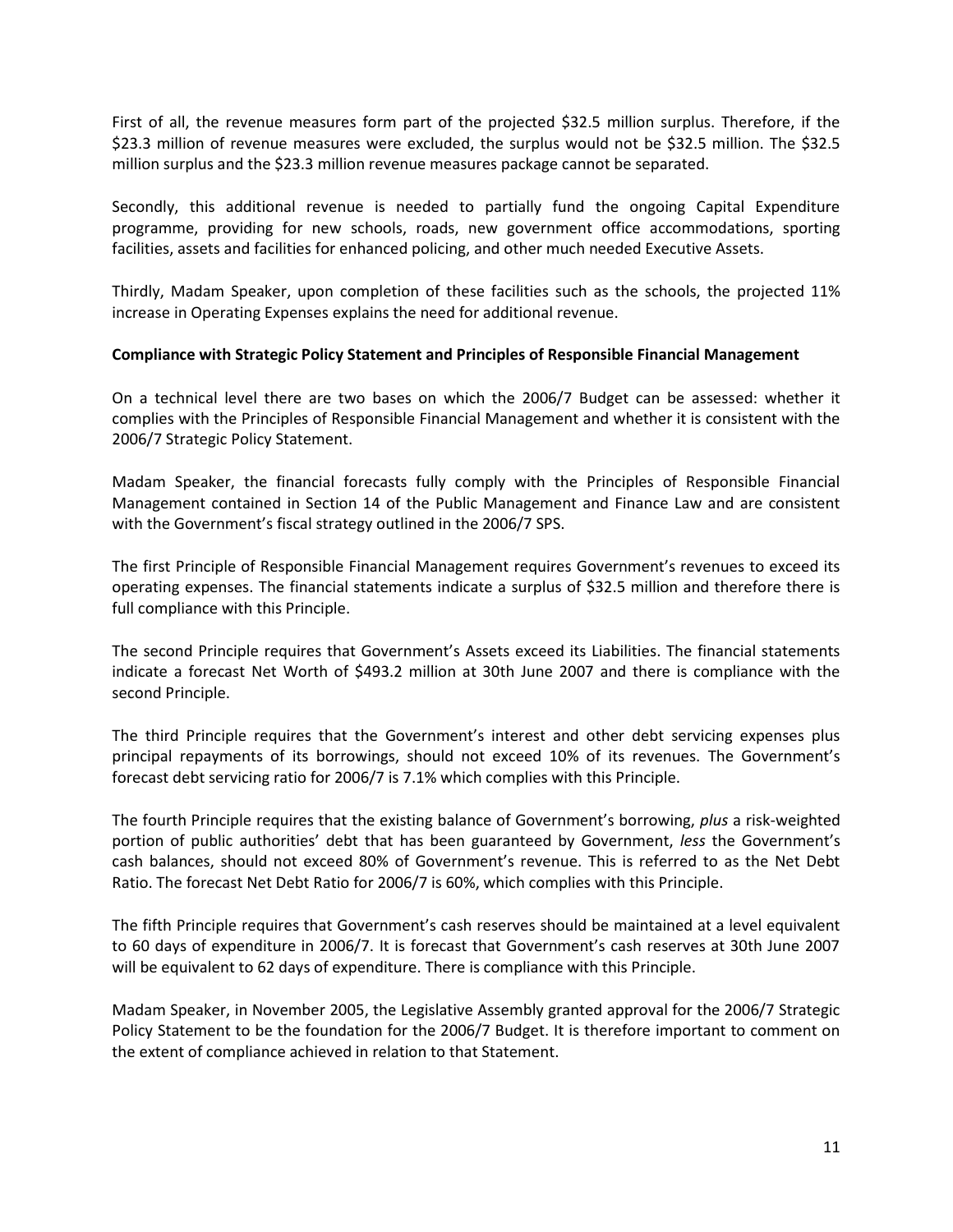The Strategic Policy Statement sets a figure of \$24.5 million as the target for the 2006/7 surplus. The financial statements indicate that this target has been exceeded since the forecast surplus is \$32.5 million.

Table 3 in Part A of the Annual Plan and Estimates compares the SPS targets with forecasted performance for the 2006/7 financial year. This Table is found on page 281 in the Annual Plan and Estimates.

Madam Speaker, Honourable Members will notice from this Table that there is a negligible difference between the level of Cash Reserves targeted in the Strategic Policy Statement and the 2006/7 forecasted financial statements.

The level of Cash Reserves at 30th June 2007 is forecasted to be \$71.0 million. This is \$0.6 million less than the \$71.6 million target set in the 2006/7 SPS. The \$71.0 million is equivalent to 62 days of expenditure and is below the 71 days targeted in the 2006/7 Strategic Policy Statement. This is due to partially funding planned capital expenditures using Cash Reserves which help to the reduce Government's borrowing requirement, its interest expense and future debt repayment obligations.

Madam Speaker, the financial forecasts fully comply with the Principles of Responsible Financial Management contained in Section 14 of the Public Management and Finance Law and are consistent with the Government's fiscal strategy outlined in the 2006/7 SPS.